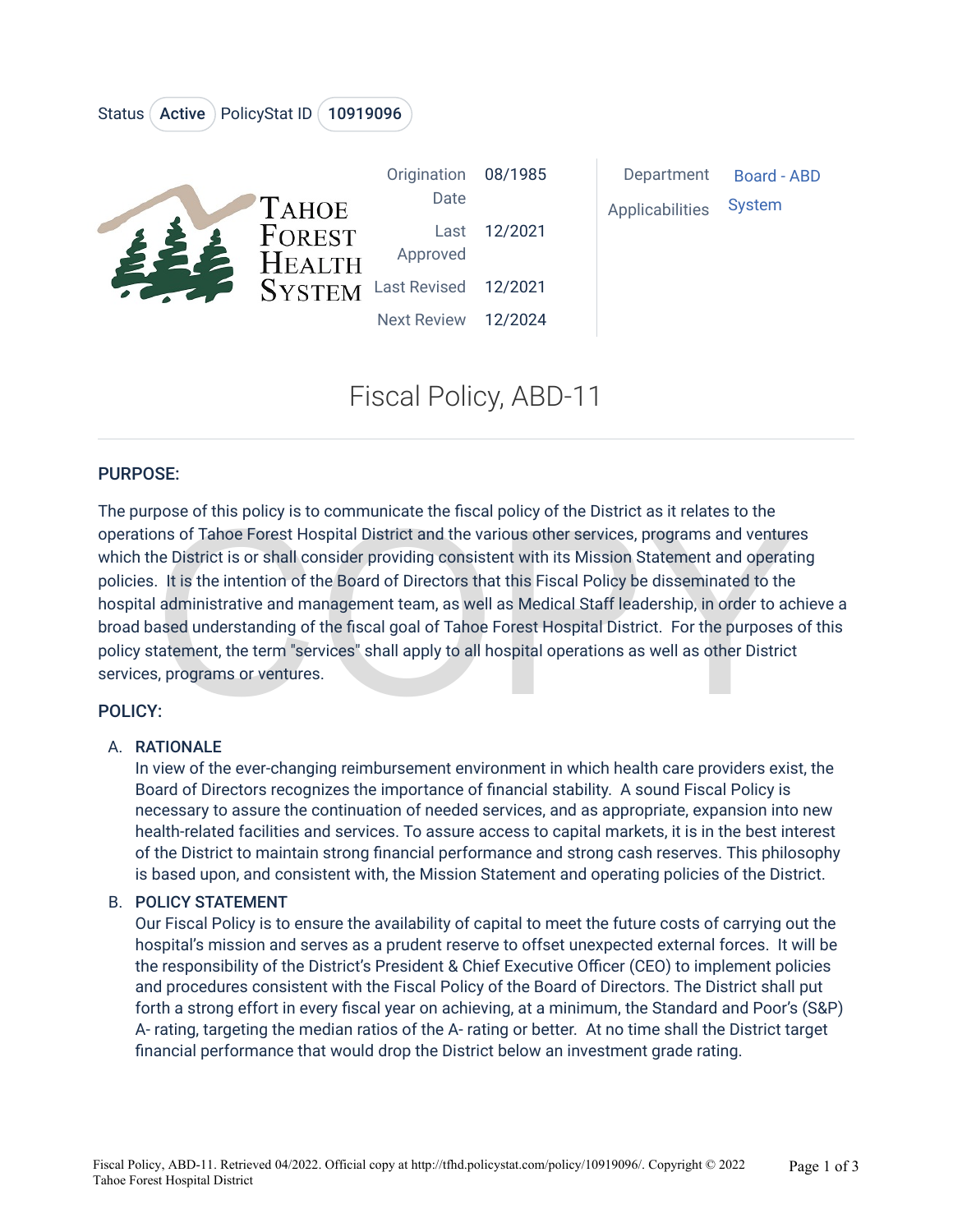#### PROCEDURE:

#### A. OPERATING MARGIN AND EXCESS (NET INCOME) MARGIN

The District, through approval by the Board of Director's, shall set an annual budget that seeks to target or maintain Operating and Excess Margins at the median S&P ratios of an A- rating or better. The President & CEO shall in turn endeavor, consistent with the President & CEO's authority under the annual budget and duly-adopted District policies, to direct District operations throughout the fiscal year so as to maintain Operating and Excess Margins at the median S&P ratios of an A- rating or better. Unusual circumstances may arise that could require setting the annual budget at ratios lower than A-, however, at no time shall the annual budget target median ratios below an investment grade rating. The President & CEO shall direct management and staff to operate the District in a manner that achieves the goals of the annual budget.

#### B. FUND BALANCES AND TRANSFER PROCEDURES

The President & CEO shall, consistent with the President & CEO's authority under the annual budget, this Fiscal Policy, and duly-adopted District policies, authorize the movement of funds with the goal of achieving projected Days' Cash on Hand (the number of days of average expenses) at the median S&P ratios of an A- rating or better. There shall be a strong effort to maintain this minimum Days' Cash on Hand ratio to ensure appropriate cash reserves and to sustain sufficient funding for capital needs. Unusual circumstances may arise that could require setting the annual budget Days' Cash on Hand ratio lower than A-, however at no time shall the annual budget reflect a Days' Cash on Hand ratio below an investment grade rating. At least quarterly, a report of Day's Cash on Hand shall be presented to the Board of Directors.

#### C. MAINTENANCE AND OPERATING FUND

shand ratio lower than A-, nowever at no time shall the annual budget reflect a Days<br>Hand ratio below an investment grade rating. At least quarterly, a report of Day's Cash or<br>all be presented to the Board of Directors.<br>AI All receipts and revenues of any kind from the operation of the hospital shall be paid daily into the treasury of the District and placed in the Maintenance and Operations Fund. Monies in the maintenance and Operation Fund may be expended for any of the purposes of the District.

The President & CEO will direct the allocation of monies in excess of 30 days forecasted cash to Board designated funds or transfer sufficient monies from Board designated funds into Maintenance and Operations Fund so that a minimum of 30 days working capital is maintained for the upcoming quarter. Fund transfers into Maintenance and Operations Fund from other funds to cover the minimum 30 days working capital will be in the following priority:

- 1. Cash Reserve Fund
- 2. Projects Fund

#### D. BOARD DESIGNATED FUNDS

Available funds will be funded in the priority order as listed. Bond Funds are held by the Bond Trustee until the fund reimburses the District for project expenditures. The reimbursed bond project expenditures will be deposited in the Maintenance and Operations Fund. Debt service is included in the Maintenance and Operations Fund.

#### 1. Other Entity Funds:

Funds held for other entities such as Medical Staff and Auxiliary. Interest income accrues to the specific fund.

#### 2. Projects Fund:

Board of Directors approved and designated projects. Fund to include, among others Building Funds and Capital Equipment Funds. Interest income will accrue to the Maintenance and